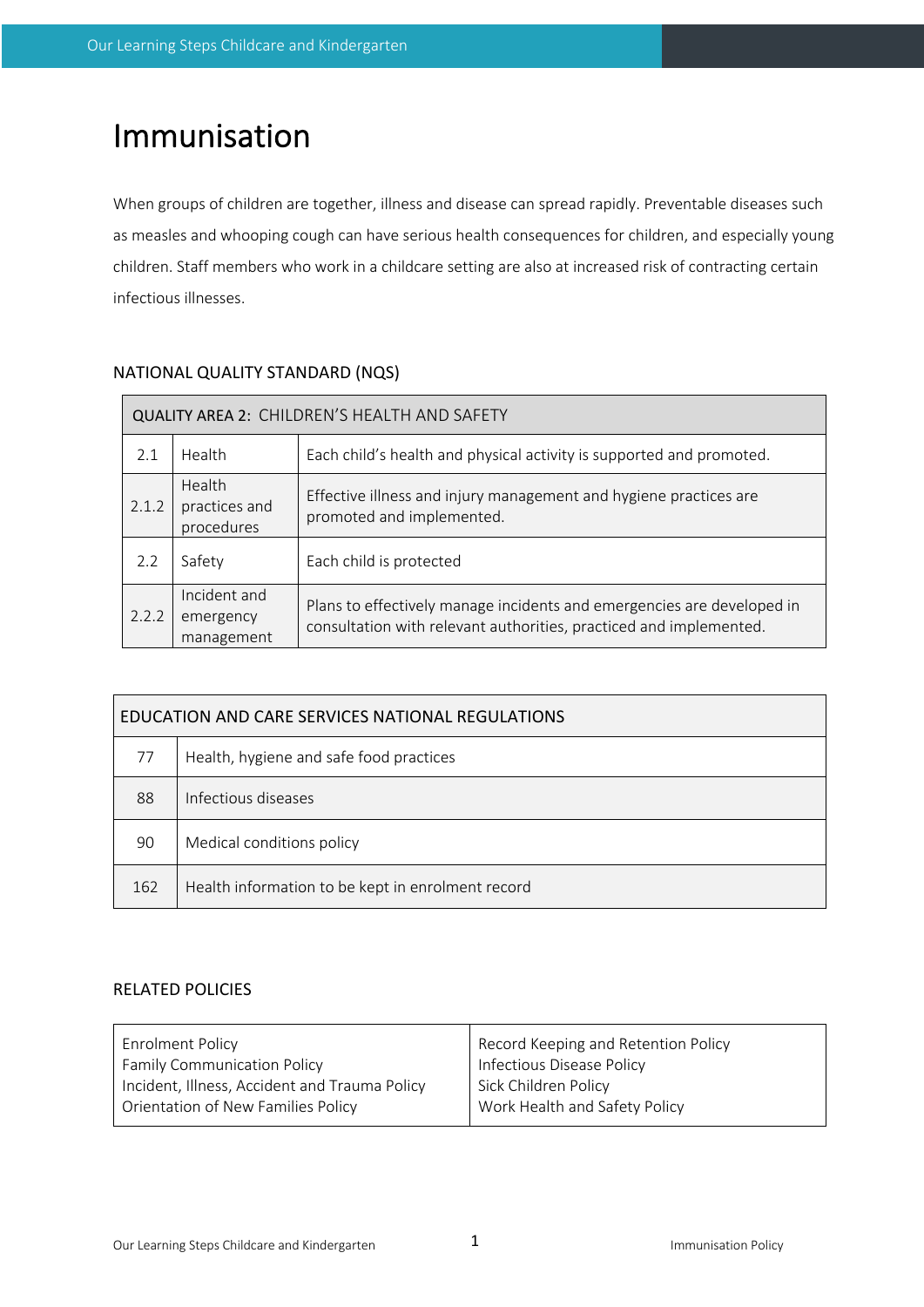#### PURPOSE

The purpose of this policy is to provide information to manage and prevent the spread of infectious illnesses and diseases. Our Service has a duty of care to ensure that all children, families, and educators are protected from infectious diseases whilst at the Service. Along with maintaining a clean and hygienic environment, this also includes notifying families and educators when an excludable illness or disease is present in the Service, maintaining a record of children's and educators' immunisation status, complying with relevant health department exclusion guidelines, and increasing educators' awareness of crossinfection.

## SCOPE

This policy applies to children, families, staff, management and visitors of the Service.

#### IMPLEMENTATION

Immunisation is a reliable way to prevent many childhood diseases. Immunisation works by giving the person a vaccine (weakened or killed disease-causing bacteria or virus), against a particular disease. This makes the person's immune system respond in a similar way to how it would respond if they actually had the disease, but with less severe, or possibly no symptoms. The vaccine therefore leads to the creation of antibodies that provide future protection if the person comes into contact with the disease. Immunisation also protects other people who are not immunised, such as children who are too young to be immunised, or people whose immune systems did not respond to the vaccine. This is because the more people who are immunised against a disease, the lower the chance that a person will ever come into contact with someone who has the disease. The chance of an infection spreading in a community therefore decreases if a large proportion of people are immunised, because the immune people will not become infected and can protect the vulnerable people; this is known as 'herd immunity'.

As of January 2016, unvaccinated children due to their parent's conscientious objection are no longer able to be enrolled in childcare in Victoria. Children who cannot be fully vaccinated due to a medical condition or who are on a recognised catch-up schedule may still be enrolled upon presentation of the appropriate form signed by a medical practitioner.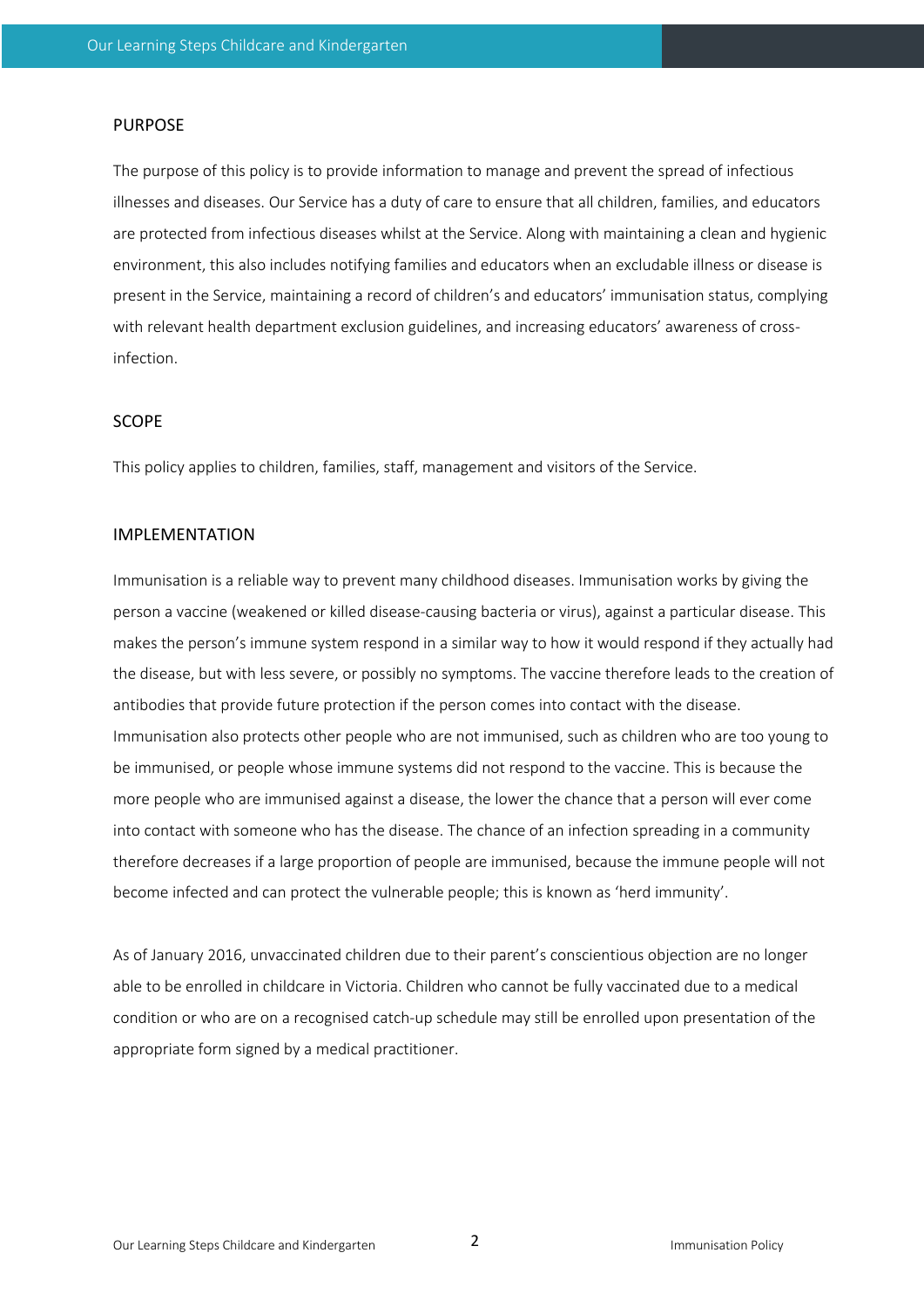## Management / Nominated Supervisor will:

- Display wall charts about immunisation in the foyer.
- Review children's immunisation regularly, updating the child's records kept at the service, and sending reminder letters and emails to families at least every six months.
- Ensure that evidence is provided for each child prior to enrolment that confirms the child is fully immunised for their age or has a medical reason not be immunised.
- Develop a staff immunisation record that documents each staff member's previous infection or immunisation.
- Require all new and current staff to complete the staff immunisation record.
- Update staff immunisation records as staff become vaccinated.
- Provide staff with information about vaccine-preventable diseases.
- Take all reasonable steps to encourage non-immune staff to be vaccinated.
- Document advice given to educators and other staff, and any refusal to comply with vaccination requests.
- Notify families when an outbreak of a vaccine-preventable disease occurs.
- Exclude any child who is not immunised from the Service if and when an outbreak of a vaccinepreventable disease occurs to protect that child and to prevent further spread of infection. In the instance of the child being immunised but the immunisation record has not been sighted by the Service, the child is to be considered as not being immunised.
- Advise any staff members who fall pregnant to visit their GP immediately and have a test for Cytomegalovirus (CMV) to check their immunity. Any pregnant staff member who is at a heightened risk will not change nappies and will double glove when coming into contact with any body fluids, including saliva.

## Families Will:

- Provide the Service with a copy of one or more of the following documents:
	- o An Australian Immunisation Register (AIR) Immunisation History Statement which shows that the child is up to date with their scheduled vaccinations; or
	- o An AIR Immunisation History Form on which the immunisation provider has certified that the child is on a recognised catch-up schedule; or
	- o An AIR Immunisation Medical Exemption Form which has been certified by a GP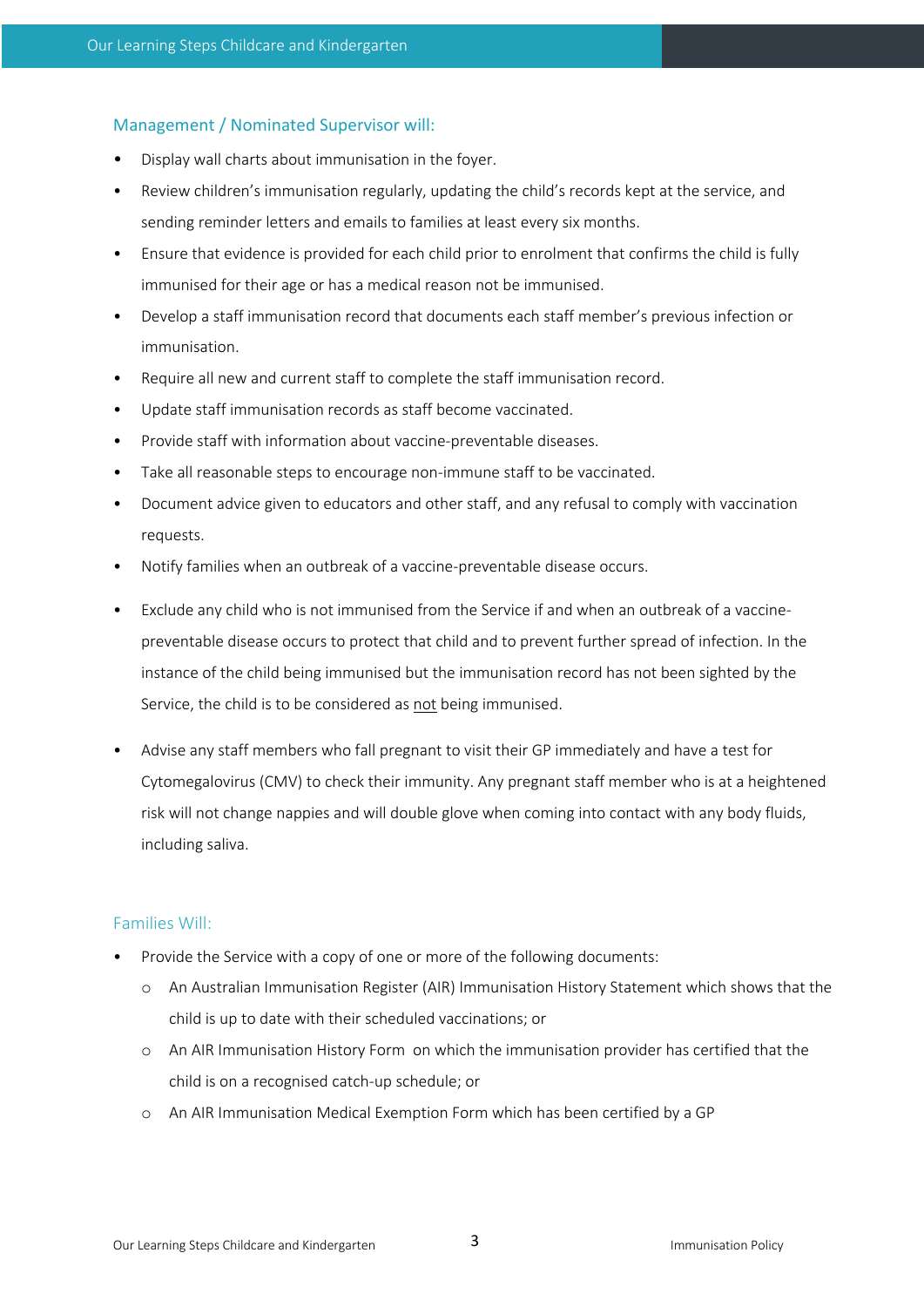- Provide the service with an updated copy of their child's current immunisation record every 6 months, or when the next scheduled immunisation has been completed.
- Ensure they provide the Service with the Medicare immunisation record which can be downloaded through the myGov website. Please note that the 'blue book' is no longer an acceptable form of evidence.

 $\bigoplus$  The Australian Immunisation Register (AIR) used to be the Australian Childhood Immunisation Register. It now records vaccines for people of all ages in Australia.

#### Victoria (VIC)

- The National Immunisation Program (NIP) Schedule can be accessed and downloaded from: http://www.immunise.health.gov.au/internet/immunise/publishing.nsf/Content/Home
- Department of Health, Victoria Immunisation Program- children https://www2.health.vic.gov.au/public-health/immunisation/vaccination-children Telephone - 1300 882 008
- Immunise Australia National Hotline: 1800 671 811
- Australian Government, Department of Human Services:
- https://www.humanservices.gov.au/individuals/online-help/medicare/getting-your-immunisation-history-statementusing-your-medicare-online-account

#### Source

Australia Childhood Immunisation Register:

Australian Children's Education & Care Quality Authority. (2014).

Australian Government – Department of Human Services: https://www.humanservices.gov.au/individuals/onlinehelp/medicare/getting-your-immunisation-history-statement-using-your-medicare-online-account

Early Childhood Australia Code of Ethics. (2016).

Guide to the Education and Care Services National Law and the Education and Care Services National Regulations. (2017).

Guide to the National Quality Standard. (2017).

https://www.humanservices.gov.au/customer/services/medicare/australian-childhood-immunisation-register

Immunise Australia Program: www.immunise.health.gov.au

National Health and Medical Research Council. (2012). *Staying healthy: Preventing infectious diseases in early childhood education and care services.* 

*Privacy Act 1988.* 

Revised National Quality Standard. (2018).